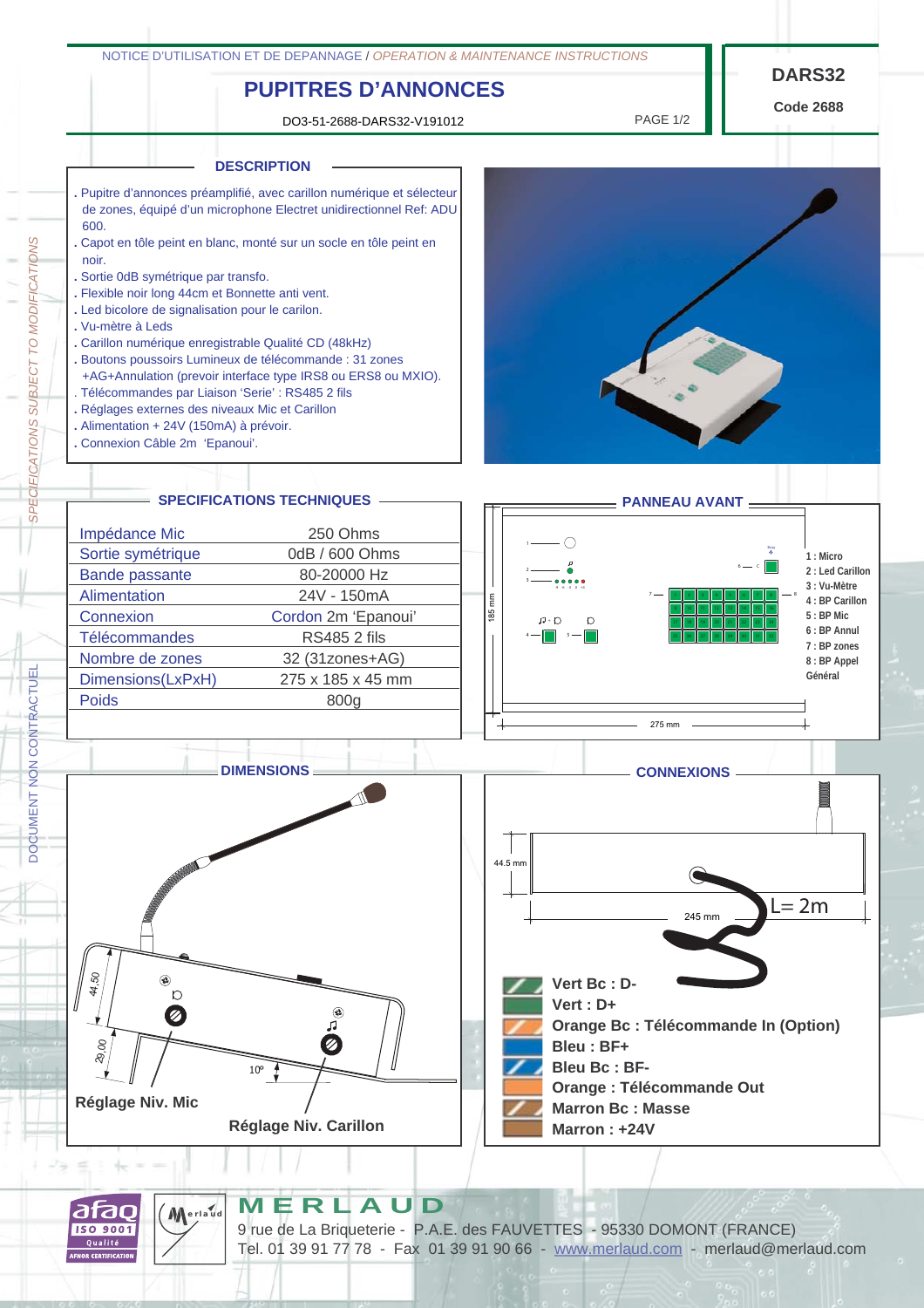## **PUPITRES D'ANNONCES**

DO3-51-2688-DARS32-V191012 PAGE 2/2

**Code 2688**

#### **A. FONCTIONNEMENT**

Pour diffuser une annonce à partir du Micro sur une zone ou ensemble de zones il faut commencer par la sélection des zones puis l'activation du micro :

a. Appuyer et maintenir appuyé jusqu'à l'allumage de la Led du bouton de zone concerné. Il est possible d'appuyer sur plusieurs gones. Appuyer et maintenir appuyé jusqu'à l'allumage de la<br>Cones. Pour un Appel général appuyer sur le bouton 'AG'

DOCUMENT NON CONTRACTUEL *SPECIFICATIONS SUBJECT TO MODIFICATIONS* **MODIFICA** b. Appuyer et maintenir appuyé le bouton 'Appel avec Carillon'. La Led 'Carillon' s'allume en rouge pendant la diffusion du carillon. A la fin du carillon la Led 'Carillon' passe au vert et la Led du bouton 'Appel sans Carillon' s'allume en Vert, il est possible de diffuser l'annonce. Le niveau du signal doit varier entre -3 & 0.

c. Pour une diffusion sans Carillon, Appuyer et maintenir appuyé le bouton 'Appel sans Carillon'. La Led 'Carillon' s'allume en vert et la Led du bouton 'Appel sans Carillon' s'allume en Vert, il est possible de diffuser l'annonce.

d. Pour arrêter la diffusion il faut relâcher le bouton Micro et pour décommuter les zones il faut appuyer et maintenir appuyé le bouton C jusqu'à l'extinction de l'ensemble des Leds.

#### **B. DEPANNAGE**

p **IECT** SU<sub>B</sub>

TIONS 3

**DOCUMENT NON CONTRACTUEL** 

a. Pour vérifier le fonctionnement Audio : Appuyer sur le bouton 'Carillon + Micro'. Le Vu-mètre varie au rythme de diffusion du carillon à la fin du carillon la Led 'Carillon' s'allume en vert et la Led du bouton 'Appel sans Carillon' s'allume en Vert. Parlez dans le micro et vérifier que le vu-mètre varie. En cas de défaut , vérifer la tension 24V du pupitre.

b. Pour vérifier le fonctionnement 'Data' : Vérifier que l'élément de contrôle (IRS8 - ERS8 - ManXc) est branché. Appuyer sur le bouton d'une zone, La led doit s'allumer. En cas de panne vérifier :

- que le DARS et l'élément de contrôle sont mis sous tension en même temps.
- que IC13 (ST485) n'est pas défectueux. En cas de remplacement, il faut aussi remplacer le ST485 du contrôleur.
- que IC23 comprend la bonne version de firmware.

#### **IMPLANTATION /** *LAYOUT*





**erlaud**

#### **MERLAUD**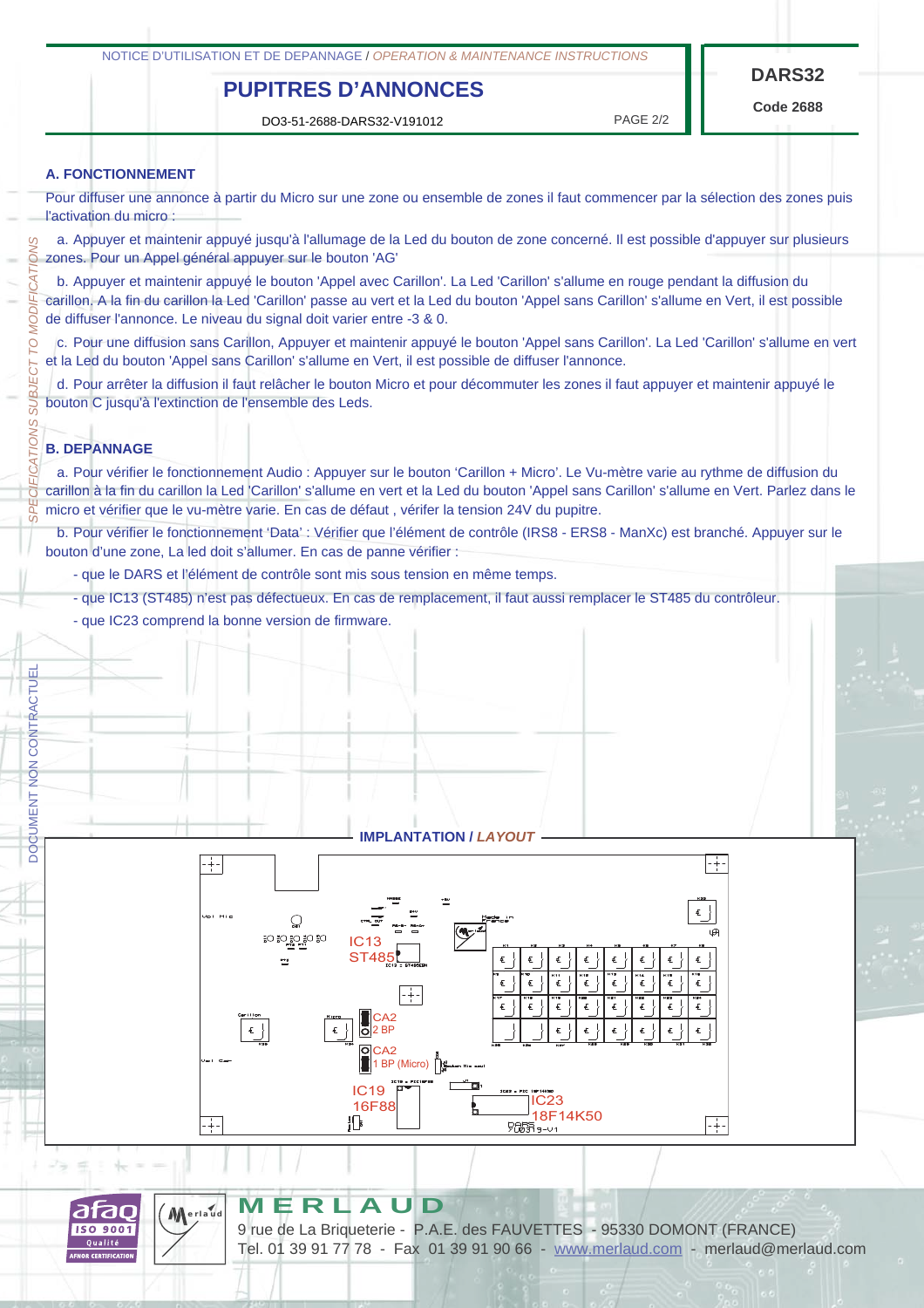

**MERLAUD**